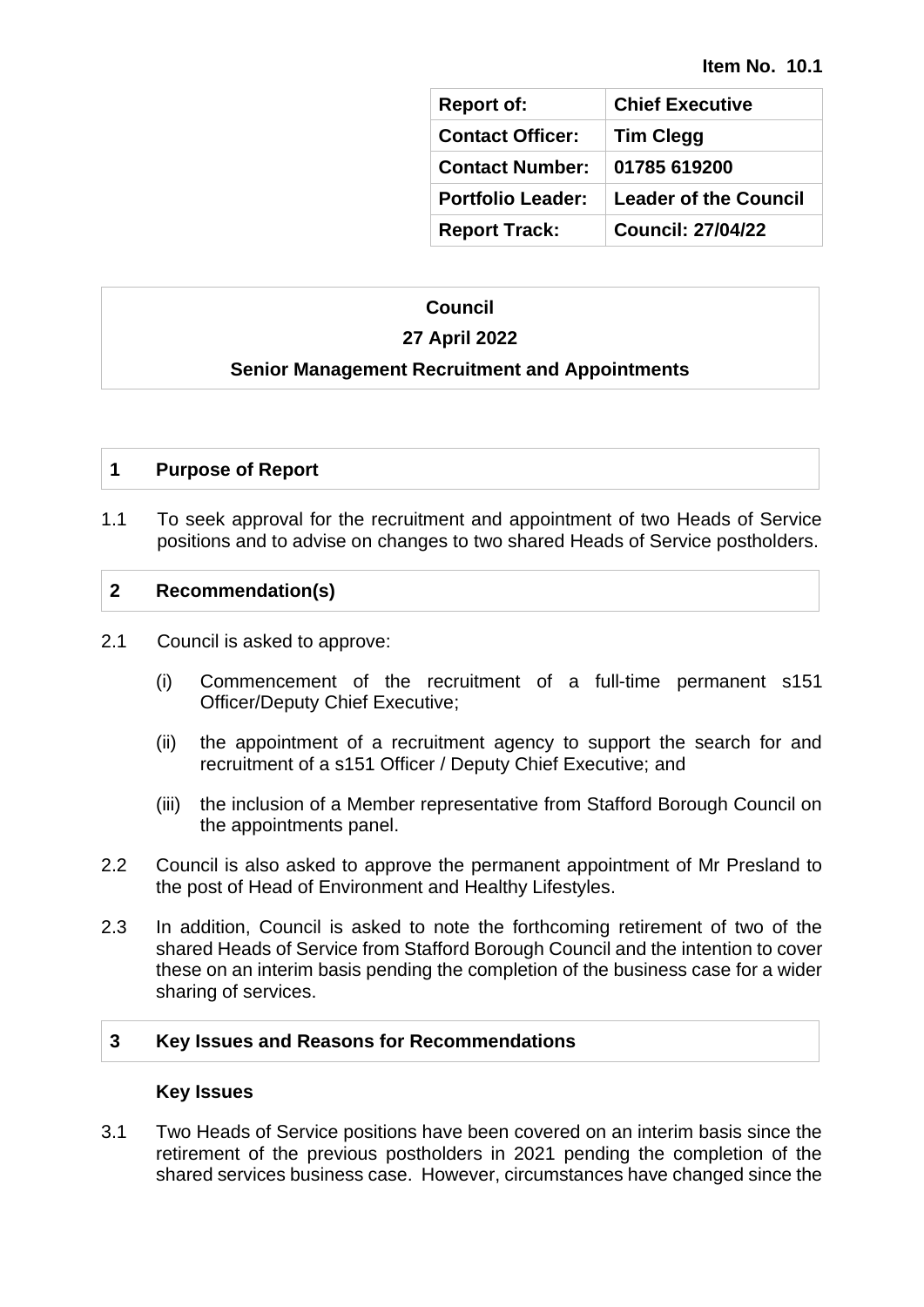arrangements were put in place and it is no longer considered viable to continue these appointments on an interim basis.

- 3.2 The post of Head of Finance and Deputy Managing Director is currently being covered:
	- on a part-time basis by an interim agency appointment for the finance aspect of the role; and
	- The deputy managing director element is being covered on an interim basis by the Head of Governance & Corporate Services as part of the arrangements approved by Council relating to the sharing of the Chief Executive of Stafford Borough Council.

It is proposed to commence a recruitment process, using a specialist agency, to the role of s151 Officer and Deputy Chief Executive on a permanent basis.

- 3.3 The post of Head of Environment and Healthy Lifestyles is being covered on an interim basis by Mr Presland, Waste & Engineering Services Manager. Having covered the position successfully for 12 months, it is proposed to appoint Mr Presland to the post on a permanent basis. This will allow for a recruitment process to commence for his substantive service manager role, which is currently being covered on a part-time casual basis.
- 3.4 Two of the shared Heads of Service employed by Stafford Borough Council (the Heads of Human Resources and Technology) have announced their intention to retire during 2022. It is proposed not to appoint to either post permanently until the outcome of the shared services business case is known; instead, interim acting up arrangements will be put in place at the appropriate time commencing with the Head of Human Resources from June 2022.

### **Reasons for Recommendations**

3.5 The Council has a comparatively small Leadership Team with only 5 Heads of Service supporting the Chief Executive. Covering two of these positions on an interim basis for an extended period is becoming challenging, with one only being filled on a part-time basis and the other creating capacity issues at the next management tier. It is therefore proposed to appoint to these posts on a permanent basis in order to restore capacity.

### **4 Relationship to Corporate Priorities**

4.1 The senior officer posts referred to in the report support the delivery of all the Council's Corporate Priorities.

### **5 Report Detail**

5.1 Following the retirement of two Heads of Service in 2021, both posts have been covered on an interim basis. It was decided at the time not to make permanent appointments due to the impending development of a business case to consider the sharing of more services with Stafford Borough Council. Circumstances have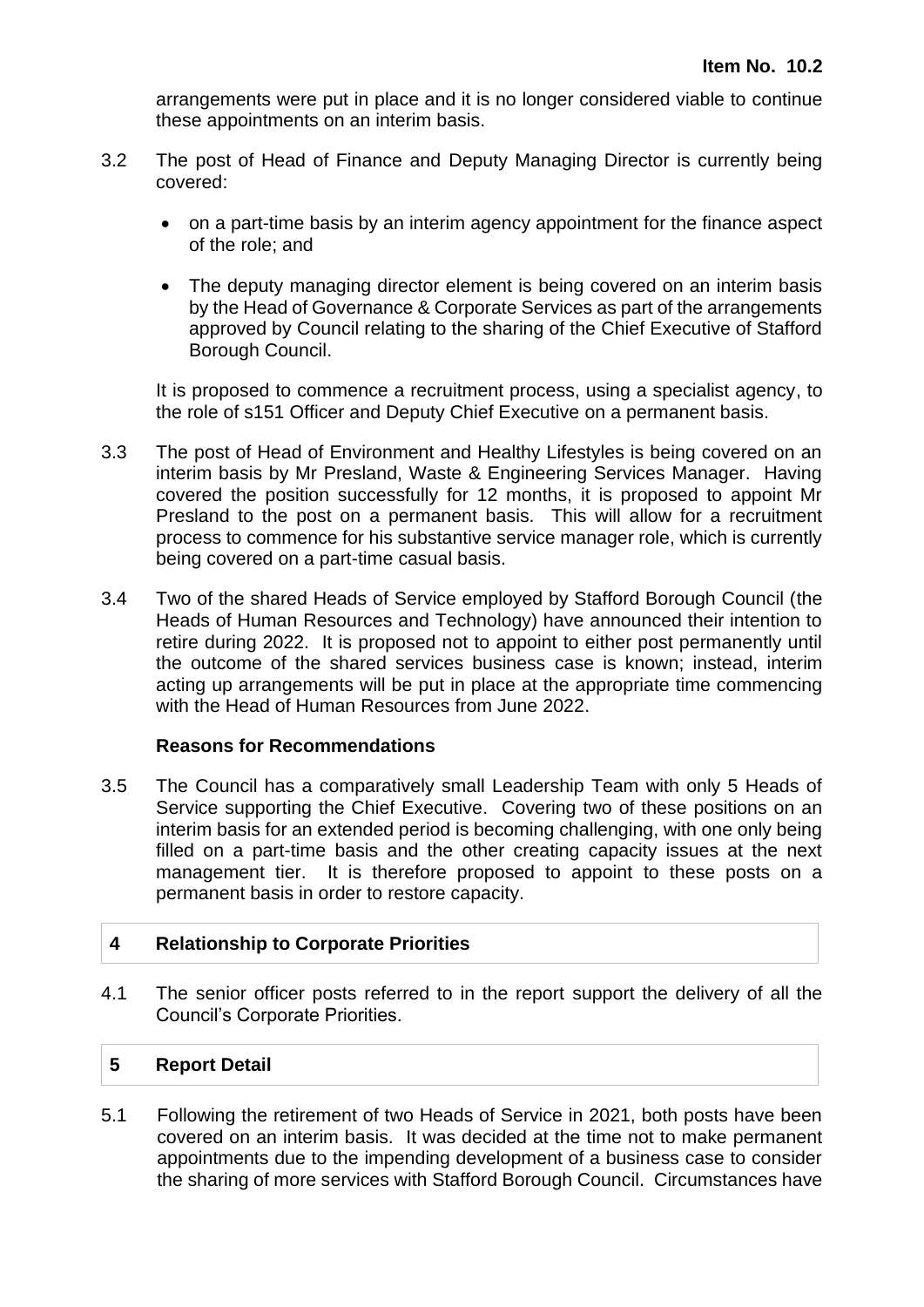changed since the original decision, and it is considered that it is not sustainable to continue to fill both positions on an interim basis for a prolonged period.

## **Head of Finance and Deputy Chief Executive**

- 5.2 Mrs Fullagar, Chief Accountant, was appointed by Council to cover the post of Head of Finance and s151 Officer on an interim basis. As reported to Council on 16 February 2022, Mrs Fullagar has decided for personal reasons, she does not wish to continue in the interim role and is content to return to her substantive post of Chief Accountant.
- 5.3 In order to ensure that the Council has sufficient financial expertise and to meet its statutory requirements, it has been necessary to appoint an interim Head of Finance and s151 Officer. The post has been filled by Tim Willis, on a part-time basis, through a recruitment agency. As Mr Willis is only working for the Council on a part-time basis, Mrs Fullagar has agreed to act as his deputy until a permanent appointment is made.
- 5.4 It is now proposed to commence the recruitment process for a permanent s151 Officer and Deputy Chief Executive. A Members Appointments Panel will be set up for the appointment of the Deputy Chief Executive/s151 Officer. As the position of s151 Officer is shared with Stafford Borough Council (SBC), they will also need to be represented on the Appointments Panel. It is anticipated that either the Leader or the Cabinet Member for Resources will be the representative for SBC.
- 5.5 The previous s151 Officer also acted as Deputy Manager Director. This role is currently being covered on an interim basis as part of the arrangements approved by Council for the sharing of a Chief Executive. Mrs Aupers, Head of Governance & Corporate Services was appointed to act as Deputy following an internal recruitment process. Mrs Aupers will continue to act as Deputy Chief Executive during the development of the second stage of the shared services business case and/or until the commencement in post of a new s151 Officer / Deputy Chief Executive.
- 5.6 Traditionally the Council has managed the recruitment of senior officers internally, with occasional support from the West Midlands Employers Organisation to assist with the provision of assessment centres as part of the shortlisting process. However, it is anticipated that it will be potentially difficult to recruit a suitably experienced and high calibre candidate due to a challenging market for s151 Officer posts, particularly one that is required to work across two Councils. Therefore, it is proposed to enlist the services of a recruitment agency to support the search and recruitment of suitably experienced candidates.
- 5.7 As well as supporting the search for suitable candidates, the recruitment agency will support the Member Appointment Panel in testing, long-listing, shortlisting, and undertaking the interviews. It is anticipated that use of a recruitment agency will cost £25,000, though this will include advertising costs that the Council would normally pay.
- 5.8 With fees in the region of £25,000 alternative quotations would normally be obtained as required by the Council's Procurement Regulations. However, a waiver is to be sought to allow the appointment of the agency used to source the current interim Head of Finance. The request for a waiver is based on the need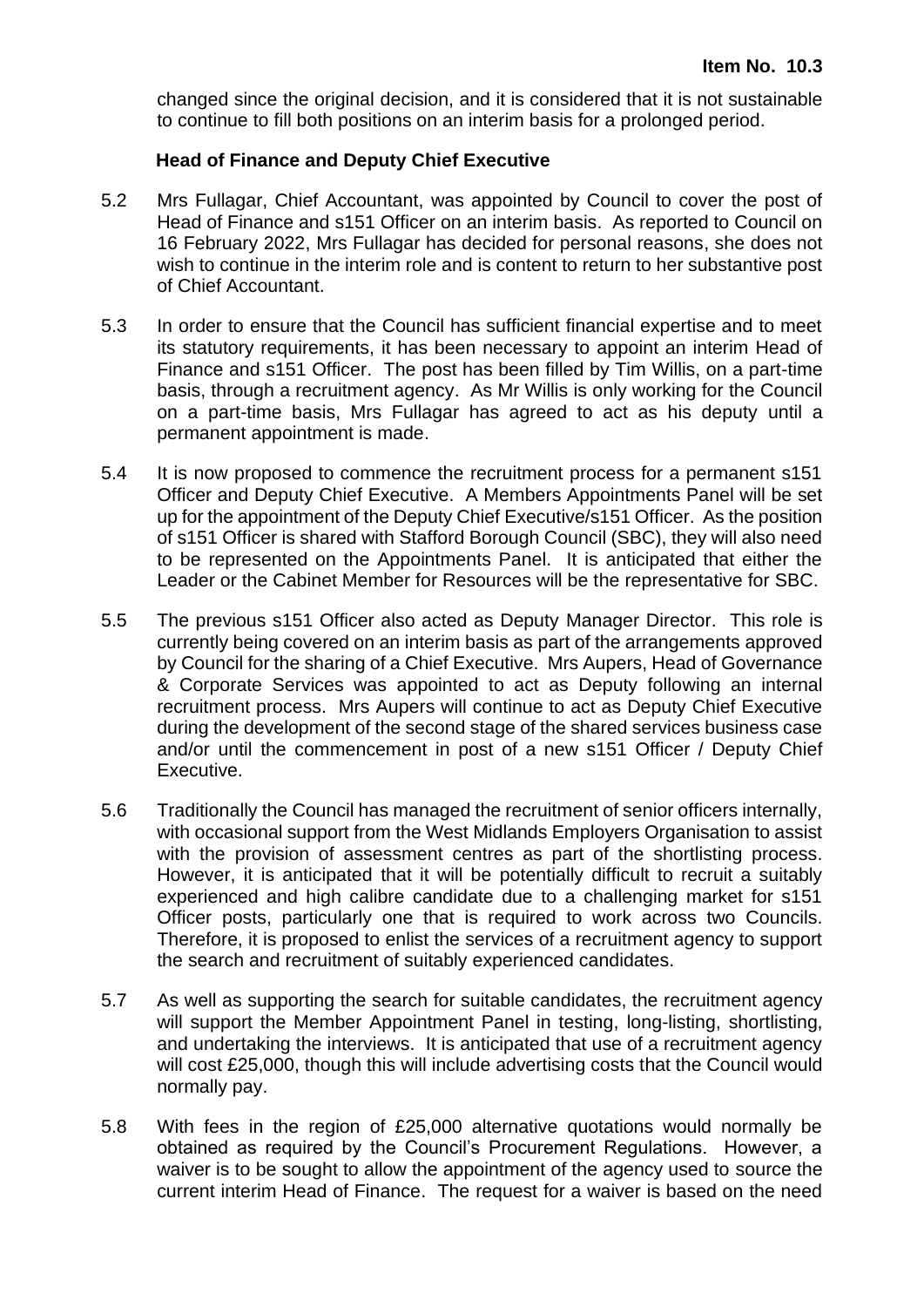to expedite the start of the recruitment process and the fact that three agencies/organisations were approached when seeking to appoint the current interim. Only one of the agencies was forthcoming in identifying suitable candidates. The agency is experienced in dealing with public sector appointments and has been used by Stafford Borough Council previously for senior management vacancies.

#### **Head of Environment and Healthy Lifestyles**

- 5.9 Following an internal interview process, Mr Presland, Waste & Engineering Services Manager, was appointed as the interim Head of Environment and Healthy Lifestyles.
- 5.10 As Mr Presland is acting as an interim Head of Service, his substantive post has been held open for him. It was not practicable to fill the Waste & Engineering Services Manager post internally, so it has been filled on a casual part-time basis. There have been a number of challenges for the temporary post holder over the last year; working part-time has impacted on this and resulted in some duties not being fulfilled. It is considered that this is not sustainable going forward.
- 5.11 The Council's Constitution states that appointments at Chief Officer level are ordinarily subject to an external recruitment process overseen by a Members Appointments Panel. However, as the post has already been through an internal selection process chaired by the then Managing Director and former Head of Environment & Healthy Lifestyles it is considered that Mr. Presland's appointment could be made permanent without the formality of a Members Appointment Panel. This would be preferable as it will save time and money, recognise Mr Presland's performance in the role so far and is a positive step from a succession planning perspective.
- 5.12 Mr Presland has proved himself to be more than competent in carrying out the role and has become a valued member of the Leadership Team by his peers and Members over the last 12 months. It is therefore proposed that Mr Presland should be appointed on a permanent basis to the position of Head of Environment and Healthy Lifestyles.
- 5.13 Mr Presland's appointment will then allow for his substantive post to be appointed to on a permanent basis and a recruitment process will commence for this.
- 5.14 Preliminary work on the shared services business case indicates that making a permanent appointment to the Head of Environment and Healthy Lifestyles is not going to compromise any plans for a future senior management structure.

#### **Shared Heads of Service**

- 5.15 Two of the SBC Shared Heads of Service have announced their intention to retire during 2022. Mr Raby, Head of Human Resources is going to retire in June 2022. Mr Kendrick, Head of Technology is going to reduce to 3 days a week from June 2022 and will retire in November this year.
- 5.16 It is proposed not to appoint to either post permanently until the outcome of the shared services business case is known; instead acting up arrangements will be put in place for the interim period.